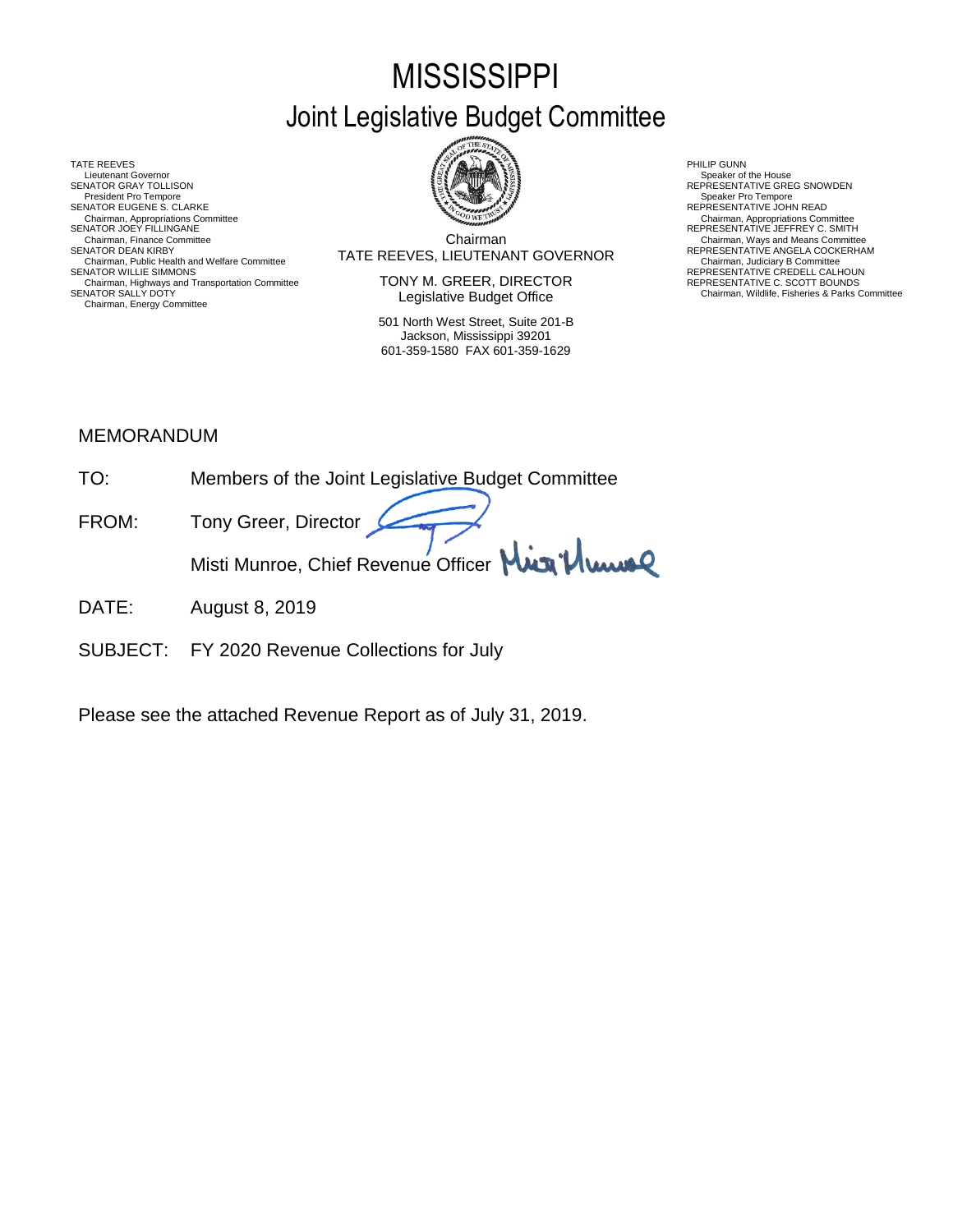



| <b>Source of Revenue Collections</b> | Month* | $FYTD*$ | <b>Prior</b><br>Year** |
|--------------------------------------|--------|---------|------------------------|
| Sales Tax                            | \$4.9  | \$4.9   | \$4.3                  |
| Individual Income Tax                | 5.5    | 5.5     | $-1.4$                 |
| Corporate Tax                        | 5.1    | 5.1     | 5.5                    |
| Use Tax                              | $-2.9$ | $-2.9$  | $-4.0$                 |
| <b>Gaming Tax</b>                    | 0.6    | 0.6     | $-0.1$                 |
| <b>Total Collections</b>             | \$27.1 | \$27.1  | \$16.2                 |

*\*Figures in millions above or below the Sine Die estimate*

*\*\*Figures in millions above or below the prior year's actual collections*



Total revenue collections for the month of July FY 2020 and Fiscal YTD 2020 through July are \$27,085,255 or 8.88% above the sine die revenue estimate. Fiscal YTD total revenue collections through July 2019 are \$16,196,730 or 5.13% above the prior year's collections.

### FY 2019

As of July 31, 2019, total revenue collections for the Fiscal Year 2019 are \$5,967,588,291, \$311.5M above the Sine Die Revenue Estimate of \$5,656,100,000 and \$186.2M above the Revised Revenue Estimate of \$5,781,400,000. An additional \$609,753 in revenue was collected in July for FY 2019.

During the FY 2019 close-out period of July and August 2019, additional revenues may be recorded, and subsequent adjustments could be necessary.

estimate upward by \$125.3M. FY 2019 year-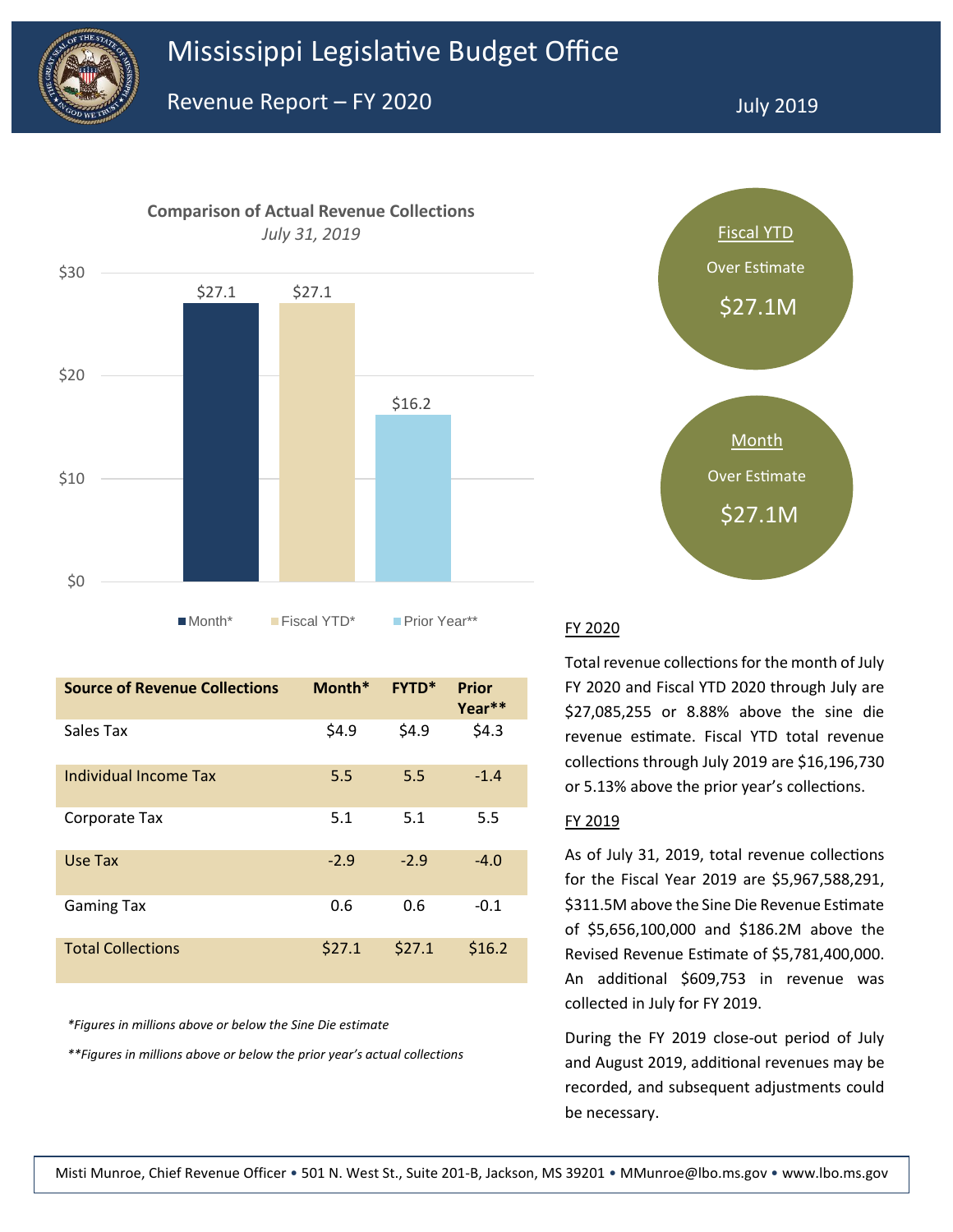### Page 2 Mississippi Revenue Report



### **Comparison of Actual Revenue Collections by Tax Type**

The graph above compares the actual revenue collections to the sine die revenue estimate for each of the main tax revenue sources. The figures reflect the amount the actual collections for Sales, Individual, Corporate, Use and Gaming taxes were above or below the estimate for the month and fiscal year-to-date. The graph also compares fiscal year-todate actual collections to prior year actual collections, as of July 31, 2019.



**10-Year Historical Total Revenue** 

Use Gaming \*Figures do not include budget reductions or other transfers used to balance the budget. Figures include Attorney General Settlements for FY 2010 – FY 2019.



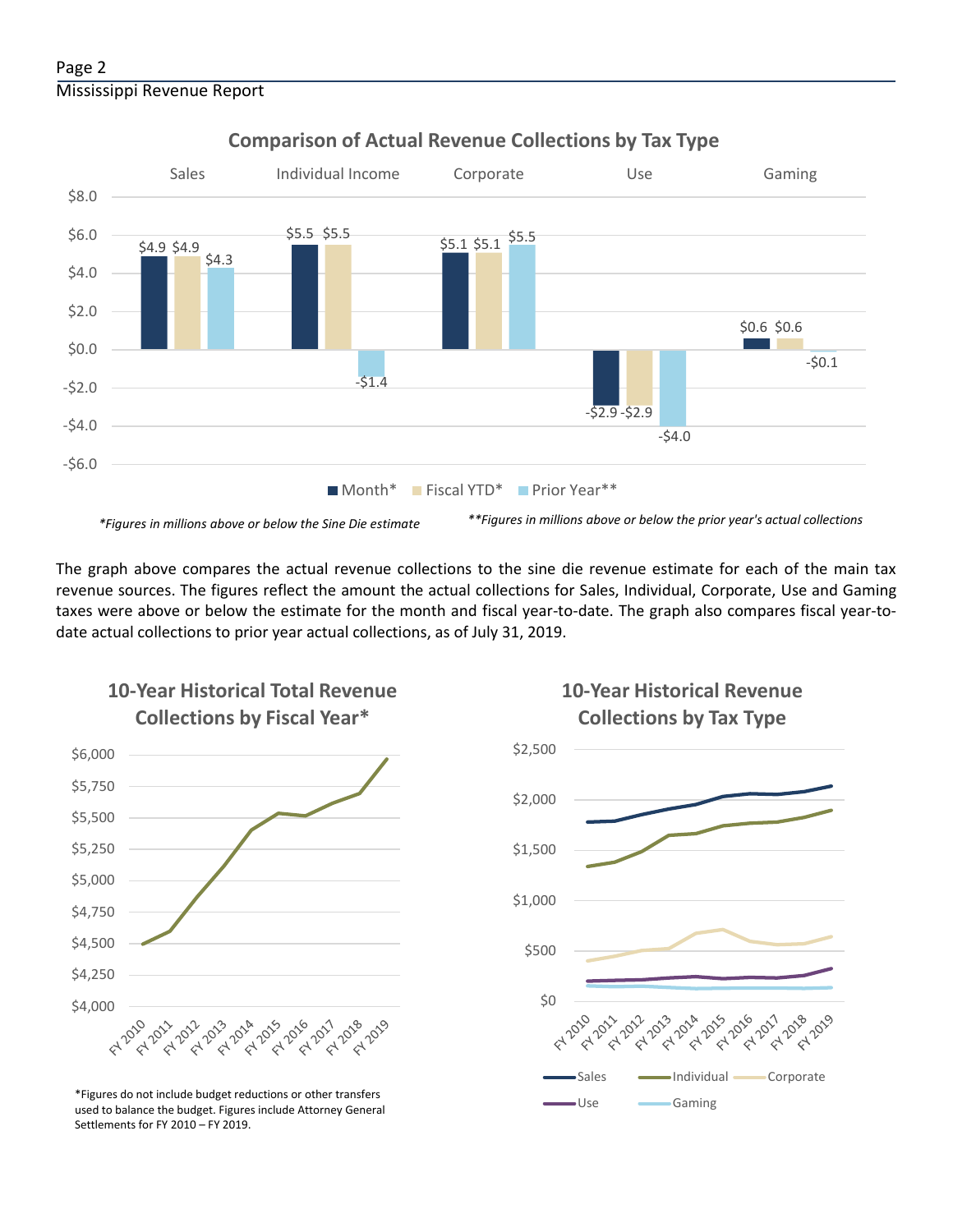### Page 3

Mississippi Revenue Report

Below is a chart showing FY 2020 year-to-date collections compared to prior year-to-date collections.

|                                        |                     |                     | <b>Over/(Under) Prior Year</b> |           |
|----------------------------------------|---------------------|---------------------|--------------------------------|-----------|
| <b>Source of Revenue Collections</b>   | <b>FY 2019 July</b> | <b>FY 2020 July</b> | Amount (\$)                    | % Change  |
| Sales Tax                              | \$71,468,731        | \$75,755,774        | \$4,287,043                    | 6.00%     |
| Individual Income Tax                  | 128,251,043         | 126,881,534         | (1,369,509)                    | $-1.07%$  |
| Corporate Income Tax                   | 10,787,321          | 16,302,062          | 5,514,741                      | 51.12%    |
| Use Tax                                | 18,164,227          | 14,153,048          | (4,011,179)                    | $-22.08%$ |
| Insurance Premium Tax                  | 30,338,049          | 36,987,763          | 6,649,714                      | 21.92%    |
| Tobacco, ABC & Beer                    | 21,527,412          | 21,781,986          | 254,574                        | 1.18%     |
| Oil & Gas Severance                    | 3,156,566           | 2,367,597           | (788, 969)                     | $-24.99%$ |
| <b>Gaming Tax</b>                      | 12,200,025          | 12,142,404          | (57, 621)                      | $-0.47%$  |
| Other Dept. of Revenue                 | 7,991,310           | 11,113,973          | 3,122,663                      | 39.08%    |
| Other Than Dept. of Revenue            | 12,108,443          | 14,703,716          | 2,595,273                      | 21.43%    |
| Sub-Total                              | 315,993,127         | 332,189,857         | 16,196,730                     | 5.13%     |
| <b>All Other Transfers/Collections</b> | $\Omega$            | $\Omega$            | 0                              | $0.00\%$  |
| <b>Total</b>                           | \$315,993,127       | \$332,189,857       | \$16,196,730                   | 5.13%     |



## Unemployment Rate Unemployment Rate

 **Economic Statistics**:  **Economic Statistics**:

|                                    | Latest     | Change              | Frequency | Date     |
|------------------------------------|------------|---------------------|-----------|----------|
| Mississippi                        | 5.0%       | 0.0                 | Monthly   | $Jun-19$ |
| <b>United States</b>               | 3.7%       | 0.1                 | Monthly   | $Jun-19$ |
|                                    |            |                     |           |          |
| GDP (millions)                     |            |                     |           |          |
|                                    | Latest     | Change <sup>*</sup> | Frequency | Date     |
| Mississippi                        | 102,604    | 1.9%                | Quarterly | 2019:01  |
| <b>United States</b>               | 18,927,300 | 3.1%                | Quarterly | 2019:Q1  |
|                                    |            |                     |           |          |
| Mississippi Employment (thousands) |            |                     |           |          |
|                                    | Latest     | Change              | Frequency | Date     |
| <b>Total Nonfarm</b>               | 1,168.1    | 0.2%                | Monthly   | Jun-19   |
| <b>Total Private</b>               | 927.7      | 0.3%                | Monthly   | $Jun-19$ |

\*annualized quarterly growth

\*Figures in millions.

July FY 2020 General Fund collections were \$16,196,730 or 5.13% above July FY 2019 actual collections. Sales tax collections for the month of July were above the prior year by \$4.3M. Individual income tax collections for the month of July were below the prior year by \$1.4M. Corporate income tax collections for the month of July were above the prior year by \$5.5M.

For a more detailed listing of revenue collections for the State of Mississippi, please see the attached MS Department of Finance and Administration's monthly Revenue Report.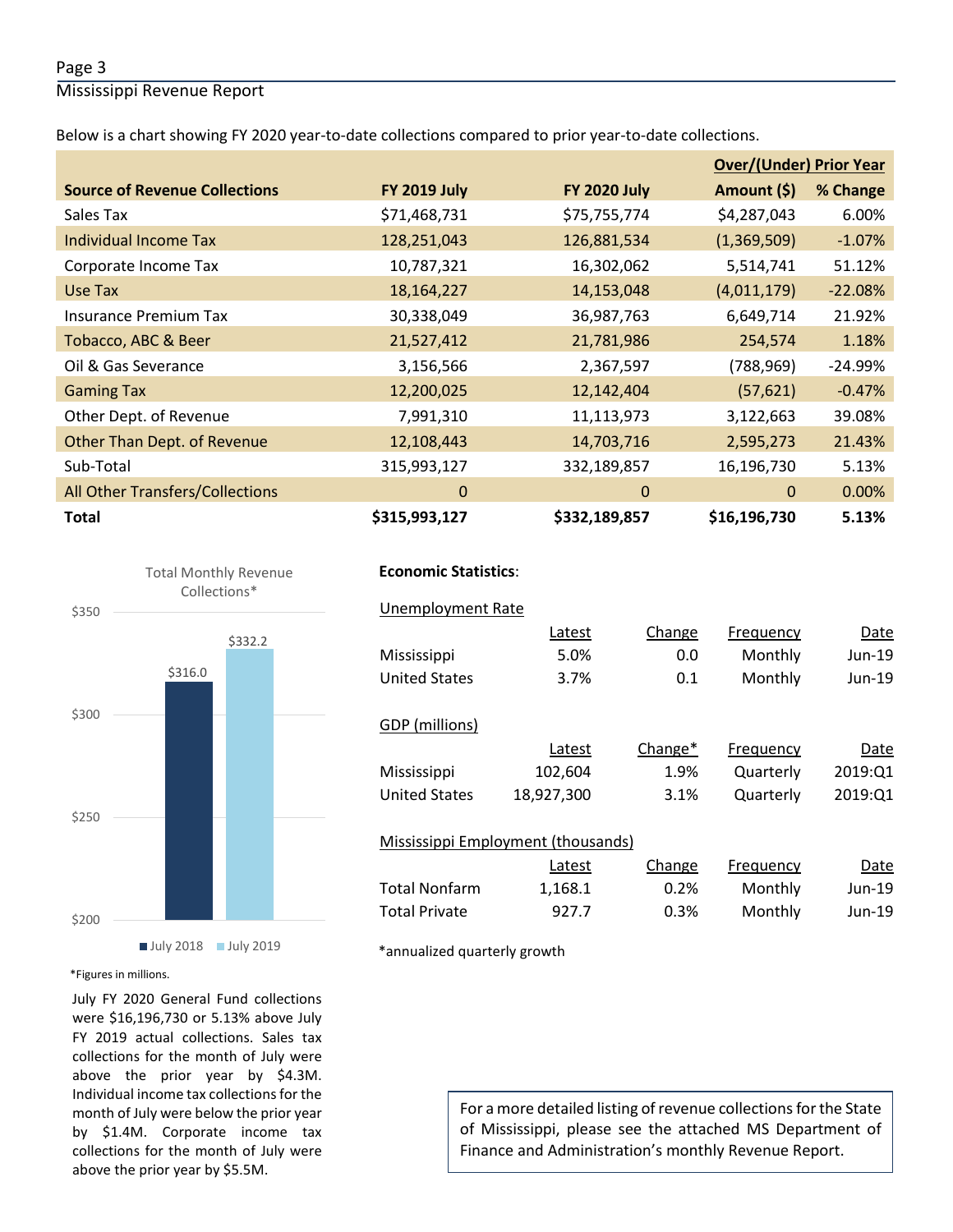## Mississippi Department of Finance and Administration Revenue Report

*As of July 31, 2019*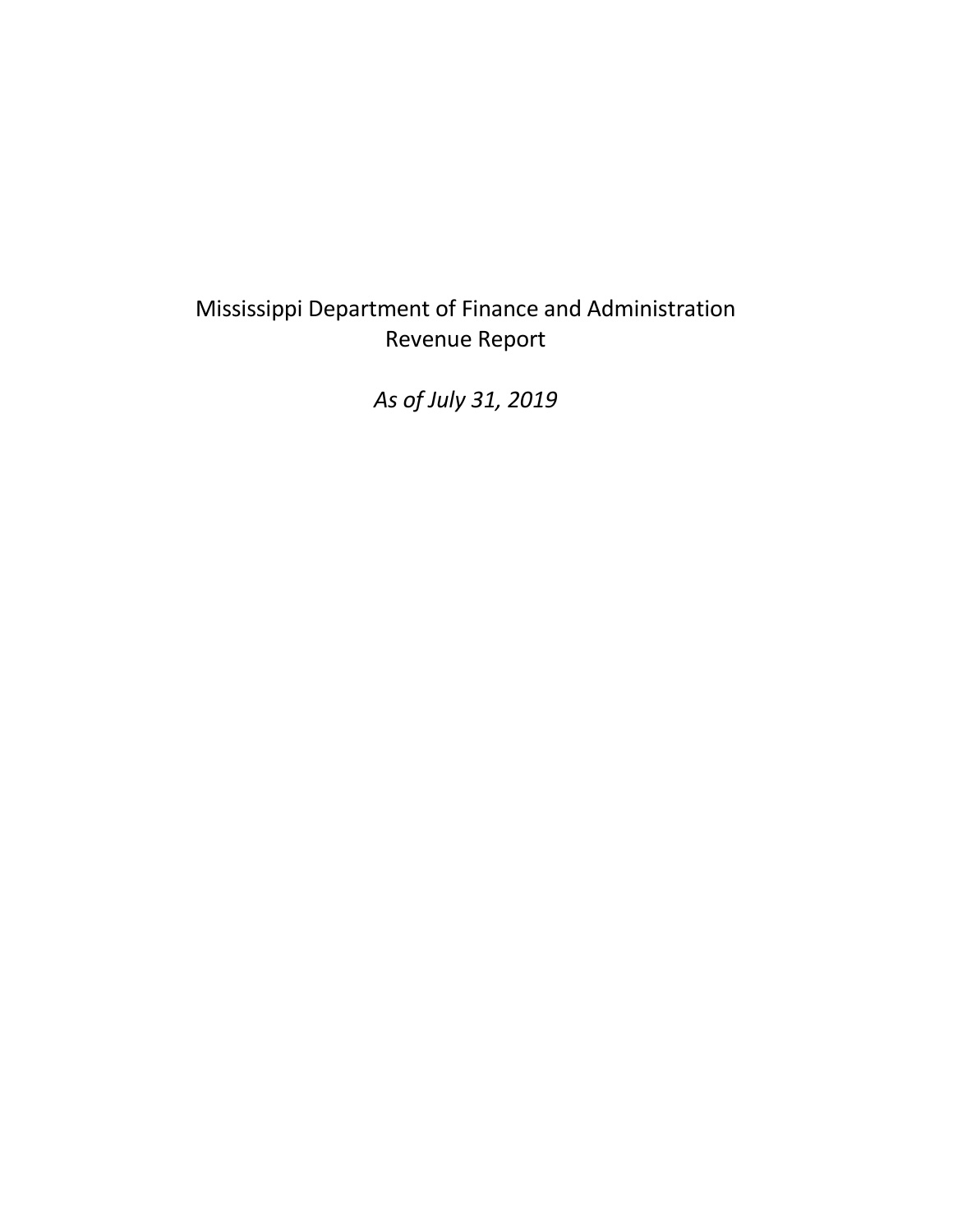### GENERAL FUND REVENUE FY 2020 - THROUGH 07-31-19. **FISCAL YEAR 2020**

Page 1

|                                          | <b>STATE OF MISSISSIPPI</b> |                                |                    |                  |                 |                    |                         |                |  |
|------------------------------------------|-----------------------------|--------------------------------|--------------------|------------------|-----------------|--------------------|-------------------------|----------------|--|
|                                          |                             | <b>ACTUAL</b><br><b>ACTUAL</b> |                    |                  |                 |                    |                         | OVER OR UNDER  |  |
|                                          |                             | <b>ACTUAL</b>                  | <b>COLLECTIONS</b> | <b>ESTIMATE</b>  | <b>ESTIMATE</b> | <b>COLLECTIONS</b> | <b>ESTIMATE TO DATE</b> |                |  |
|                                          |                             | <b>COLLECTIONS</b>             | $07 - 01 - 18$     | FISCAL YEAR      | $07 - 01 - 19$  | $07 - 01 - 19$     |                         |                |  |
| <b>SOURCE</b>                            |                             | FY 2019                        | $07 - 31 - 18$     | 2020             | $07 - 31 - 19$  | $07 - 31 - 19$     | <b>AMOUNT</b>           | <b>PERCENT</b> |  |
| DEPT. OF REVENUE COLLECTIONS:            |                             |                                |                    |                  |                 |                    |                         |                |  |
| <b>SALES TAX (NET)</b>                   | \$                          | 2,138,037,754 \$               | 71,468,731 \$      | 2,188,600,000 \$ | 70,870,000 \$   | 75,755,774 \$      | 4,885,774               | 6.89%          |  |
| <b>INDIVIDUAL INCOME TAX</b>             |                             | 1,898,059,305                  | 128,251,043        | 1,900,000,000    | 121,400,000     | 126,881,534        | 5,481,534               | 4.52%          |  |
| CORPORATE INCOME TAX                     |                             | 643, 653, 771                  | 10,787,321         | 555,200,000      | 11,170,000      | 16,302,062         | 5,132,062               | 45.95%         |  |
| <b>USE TAX</b>                           |                             | 326,412,860                    | 18,164,227         | 292,200,000      | 17,050,000      | 14,153,048         | (2,896,952)             | $-16.99%$      |  |
| <b>INSURANCE PREMIUM TAX</b>             |                             | 311,914,397                    | 30,338,049         | 302,300,000      | 28,620,000      | 36,987,763         | 8,367,763               | 29.24%         |  |
| TOBACCO TAX                              |                             | 138,456,827                    | 12,524,519         | 140,900,000      | 12,030,000      | 13,089,414         | 1,059,414               | 8.81%          |  |
| <b>ABC DIVISION</b>                      |                             | 81,306,986                     | 6,286,120          | 81,000,000       | 6,606,000       | 6,167,028          | (438,972)               | $-6.65%$       |  |
| BEER AND WINE TAX                        |                             | 27,933,327                     | 2,716,773          | 29,600,000       | 2,891,000       | 2,525,544          | (365, 456)              | $-12.64%$      |  |
| OIL SEVERANCE TAX                        |                             | 31,592,541                     | 2,874,842          | 32,300,000       | 2,692,000       | 2,225,573          | (466, 427)              | $-17.33%$      |  |
| NATURAL GAS SEVERANCE TAX                |                             | 3,296,326                      | 281,724            | 3,800,000        | 317,000         | 142,024            | (174, 976)              | $-55.20%$      |  |
| <b>ESTATE TAX</b>                        |                             | $\theta$                       | $\theta$           | $\theta$         | $\mathbf{0}$    | $\Omega$           | $\theta$                | $0.00\%$       |  |
| <b>AUTO TAG FEES</b>                     |                             | 13,229,492                     | 1,085,267          | 10,300,000       | 827,000         | 1,304,597          | 477,597                 | 57.75%         |  |
| <b>INSTALLMENT LOAN TAX</b>              |                             | 11,575,373                     | 2,897,282          | 11,000,000       | 2,791,000       | 2,897,132          | 106,132                 | 3.80%          |  |
| PAYMENT IN LIEU OF TAX                   |                             | 1,200,000                      | $\boldsymbol{0}$   | 1,200,000        | $\Omega$        | $\theta$           | $\theta$                | $0.00\%$       |  |
| <b>MISCELLANEOUS</b>                     |                             | 10,839,381                     | 4,008,762          | 11,400,000       | 5,443,000       | 6,912,244          | 1,469,244               | 26.99%         |  |
| <b>GAMING FEES &amp; TAXES</b>           |                             | 136,631,531                    | 12,200,025         | 134,500,000      | 11,500,000      | 12,142,404         | 642,404                 | 5.59%          |  |
| TOTAL DEPT. OF REVENUE:                  |                             | 5,774,139,870                  | 303,884,684        | 5,694,300,000    | 294,207,000     | 317,486,141        | 23,279,141              | 7.91%          |  |
| OTHER THAN DEPT. OF REVENUE COLLECTIONS: |                             |                                |                    |                  |                 |                    |                         |                |  |
| <b>INTEREST ON INVESTMENTS</b>           |                             | 22,440,578                     | 147                | 16,000,000       | 214             | 236                | 22                      | 10.18%         |  |
| <b>HIGHWAY SAFETY PATROL</b>             |                             | 18,182,159                     | 1,413,195          | 18,700,000       | 1,320,981       | 1,516,344          | 195,363                 | 14.79%         |  |
| <b>INSURANCE TAX</b>                     |                             | 27,538,432                     | 3,375,124          | 28,900,000       | 3,214,453       | 4,359,880          | 1,145,427               | 35.63%         |  |
| LICENSES, FEES, PERMITS                  |                             | 54, 587, 139                   | 2,627,431          | 47,300,000       | 2,008,069       | 4,619,069          | 2,611,000               | 130.03%        |  |
| CRIME TAX/ASSESSMENT                     |                             | 42,997,144                     | 3,268,808          | 43,500,000       | 2,826,621       | 3,092,068          | 265,447                 | 9.39%          |  |
| <b>MISCELLANEOUS</b>                     |                             | 2,856,473                      | 117,478            | 2,400,000        | 105,539         | 70,455             | (35,084)                | $-33.24%$      |  |
| <b>GAMING FEES &amp; TAXES</b>           |                             | 6,608,135                      | 1,306,260          | 7,300,000        | 1,421,725       | 1,045,665          | (376,060)               | $-26.45%$      |  |
| TOTAL OTHER THAN DOR:                    |                             | 175,210,060                    | 12,108,443         | 164,100,000      | 10,897,602      | 14,703,716         | 3,806,114               | 34.93%         |  |
| <b>TOTAL GF - (Sine Die) COLLECTIONS</b> |                             | 5,949,349,930                  | 315,993,127        | 5,858,400,000    | 305,104,602     | 332,189,857        | 27,085,255              | 8.88%          |  |
| SETTLEMENTS/OTHER                        |                             | 18,238,361                     | $\theta$           | $\theta$         | $\theta$        | $\theta$           | $\mathbf{0}$            | $0.00\%$       |  |
| <b>WCSR TRANSFER IN</b>                  |                             |                                |                    |                  |                 |                    | 0                       | $0.00\%$       |  |
| OTHER NON BUDGET TRANSFER IN             |                             |                                |                    |                  |                 |                    | $\Omega$                | $0.00\%$       |  |
| TRANSFER IN (BUD RED)                    |                             |                                |                    |                  |                 |                    | $\Omega$                | $0.00\%$       |  |
| OTHER BUDGETED GF COLLECTIONS            |                             |                                |                    |                  |                 |                    | $\Omega$                | $0.00\%$       |  |
| TOTAL GENERAL FUND:                      | \$.                         | 5,967,588,291 \$               | 315,993,127 \$     | 5,858,400,000 \$ | 305,104,602 \$  | 332,189,857 \$     | 27,085,255              | 8.88%          |  |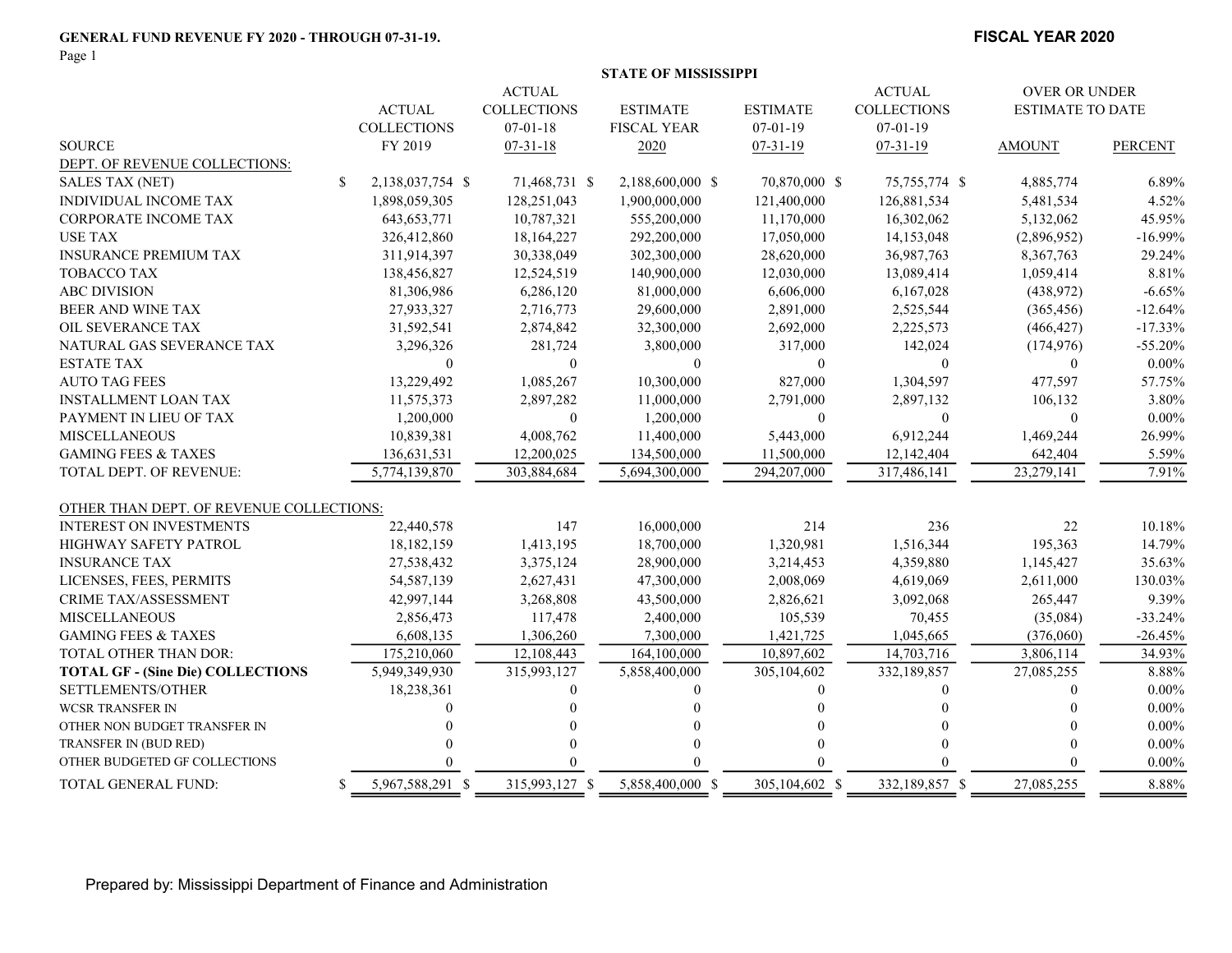### GENERAL FUND REVENUE FY 2020 - THROUGH 07-31-19. COMPARISON TO PRIOR YEAR COLLECTIONS

### Page 2

|                                          |              |                |                | $07 - 01 - 18$ | $07 - 01 - 19$ | <b>INCREASE OR DECREASE</b> |                |
|------------------------------------------|--------------|----------------|----------------|----------------|----------------|-----------------------------|----------------|
|                                          |              | July           | July           | <b>TO</b>      | <b>TO</b>      | OVER OR UNDER PRIOR YEAR    |                |
| <b>SOURCE</b>                            |              | 2018           | 2019           | $07 - 31 - 18$ | $07 - 31 - 19$ | <b>AMOUNT</b>               | <b>PERCENT</b> |
| DEPT. OF REVENUE COLLECTIONS:            |              |                |                |                |                |                             |                |
| <b>SALES TAX (NET)</b>                   | $\mathbb{S}$ | 71,468,731 \$  | 75,755,774 \$  | 71,468,731 \$  | 75,755,774 \$  | 4,287,043                   | $6.00\%$       |
| INDIVIDUAL INCOME TAX                    |              | 128,251,043    | 126,881,534    | 128,251,043    | 126,881,534    | (1,369,509)                 | $-1.07\%$      |
| <b>CORPORATE INCOME TAX</b>              |              | 10,787,321     | 16,302,062     | 10,787,321     | 16,302,062     | 5,514,742                   | 51.12%         |
| <b>USE TAX</b>                           |              | 18,164,227     | 14,153,048     | 18,164,227     | 14,153,048     | (4,011,179)                 | $-22.08%$      |
| <b>INSURANCE PREMIUM TAX</b>             |              | 30,338,049     | 36,987,763     | 30,338,049     | 36,987,763     | 6,649,714                   | 21.92%         |
| <b>TOBACCO TAX</b>                       |              | 12,524,519     | 13,089,414     | 12,524,519     | 13,089,414     | 564,895                     | 4.51%          |
| <b>ABC DIVISION</b>                      |              | 6,286,120      | 6,167,028      | 6,286,120      | 6,167,028      | (119,092)                   | $-1.89%$       |
| BEER AND WINE TAX                        |              | 2,716,773      | 2,525,544      | 2,716,773      | 2,525,544      | (191, 229)                  | $-7.04%$       |
| OIL SEVERANCE TAX                        |              | 2,874,842      | 2,225,573      | 2,874,842      | 2,225,573      | (649, 269)                  | $-22.58%$      |
| NATURAL GAS SEVERANCE TAX                |              | 281,724        | 142,024        | 281,724        | 142,024        | (139,700)                   | $-49.59%$      |
| <b>ESTATE TAX</b>                        |              | $\theta$       | $\theta$       | $\theta$       | $\mathbf{0}$   | $\mathbf{0}$                | $0.00\%$       |
| <b>AUTO TAG FEES</b>                     |              | 1,085,267      | 1,304,597      | 1,085,267      | 1,304,597      | 219,330                     | 20.21%         |
| <b>INSTALLMENT LOAN TAX</b>              |              | 2,897,282      | 2,897,132      | 2,897,282      | 2,897,132      | (150)                       | $-0.01%$       |
| PAYMENT IN LIEU OF TAX                   |              | $\mathbf{0}$   | $\theta$       | $\mathbf{0}$   | $\theta$       | $\theta$                    | $0.00\%$       |
| <b>MISCELLANEOUS</b>                     |              | 4,008,762      | 6,912,244      | 4,008,762      | 6,912,244      | 2,903,482                   | 72.43%         |
| <b>GAMING FEES &amp; TAXES</b>           |              | 12,200,025     | 12,142,404     | 12,200,025     | 12,142,404     | (57, 621)                   | $-0.47%$       |
| TOTAL DEPT. OF REVENUE:                  |              | 303,884,684    | 317,486,141    | 303,884,684    | 317,486,141    | 13,601,457                  | 4.48%          |
| OTHER THAN DEPT. OF REVENUE COLLECTIONS: |              |                |                |                |                |                             |                |
| <b>INTEREST ON INVESTMENTS</b>           |              | 147            | 236            | 147            | 236            | 89                          | 60.48%         |
| HIGHWAY SAFETY PATROL                    |              | 1,413,195      | 1,516,344      | 1,413,195      | 1,516,344      | 103,149                     | 7.30%          |
| <b>INSURANCE TAX</b>                     |              | 3,375,124      | 4,359,880      | 3,375,124      | 4,359,880      | 984,756                     | 29.18%         |
| LICENSES, FEES, PERMITS                  |              | 2,627,431      | 4,619,069      | 2,627,431      | 4,619,069      | 1,991,639                   | 75.80%         |
| CRIME TAX/ASSESSMENT                     |              | 3,268,808      | 3,092,068      | 3,268,808      | 3,092,068      | (176,740)                   | $-5.41%$       |
| <b>MISCELLANEOUS</b>                     |              | 117,478        | 70,455         | 117,478        | 70,455         | (47,023)                    | $-40.03%$      |
| <b>GAMING FEES &amp; TAXES</b>           |              | 1,306,260      | 1,045,665      | 1,306,260      | 1,045,665      | (260, 595)                  | $-19.95%$      |
| TOTAL OTHER THAN:                        |              | 12,108,443     | 14,703,716     | 12,108,443     | 14,703,716     | 2,595,274                   | 21.43%         |
| <b>TOTAL GF - (Sine Die) COLLECTIONS</b> |              | 315,993,127    | 332,189,857    | 315,993,127    | 332,189,857    | 16,196,730                  | 5.13%          |
| SETTLEMENTS/OTHER                        |              | 0              | $\theta$       |                | $\theta$       | 0                           | $0.00\%$       |
| <b>WCSR TRANSFER IN</b>                  |              |                |                |                |                | $\Omega$                    | $0.00\%$       |
| OTHER NON BUDGET TRANSFER IN             |              |                |                |                |                | $\Omega$                    | $0.00\%$       |
| TRANSFER IN (BUD RED)                    |              |                |                |                |                | $\Omega$                    | $0.00\%$       |
| OTHER BUDGETED GF COLLECTIONS            |              |                | U              |                | $\Omega$       | $\Omega$                    | $0.00\%$       |
| TOTAL GENERAL FUND:                      | \$           | 315,993,127 \$ | 332,189,857 \$ | 315,993,127 \$ | 332,189,857 \$ | 16,196,730                  | 5.13%          |